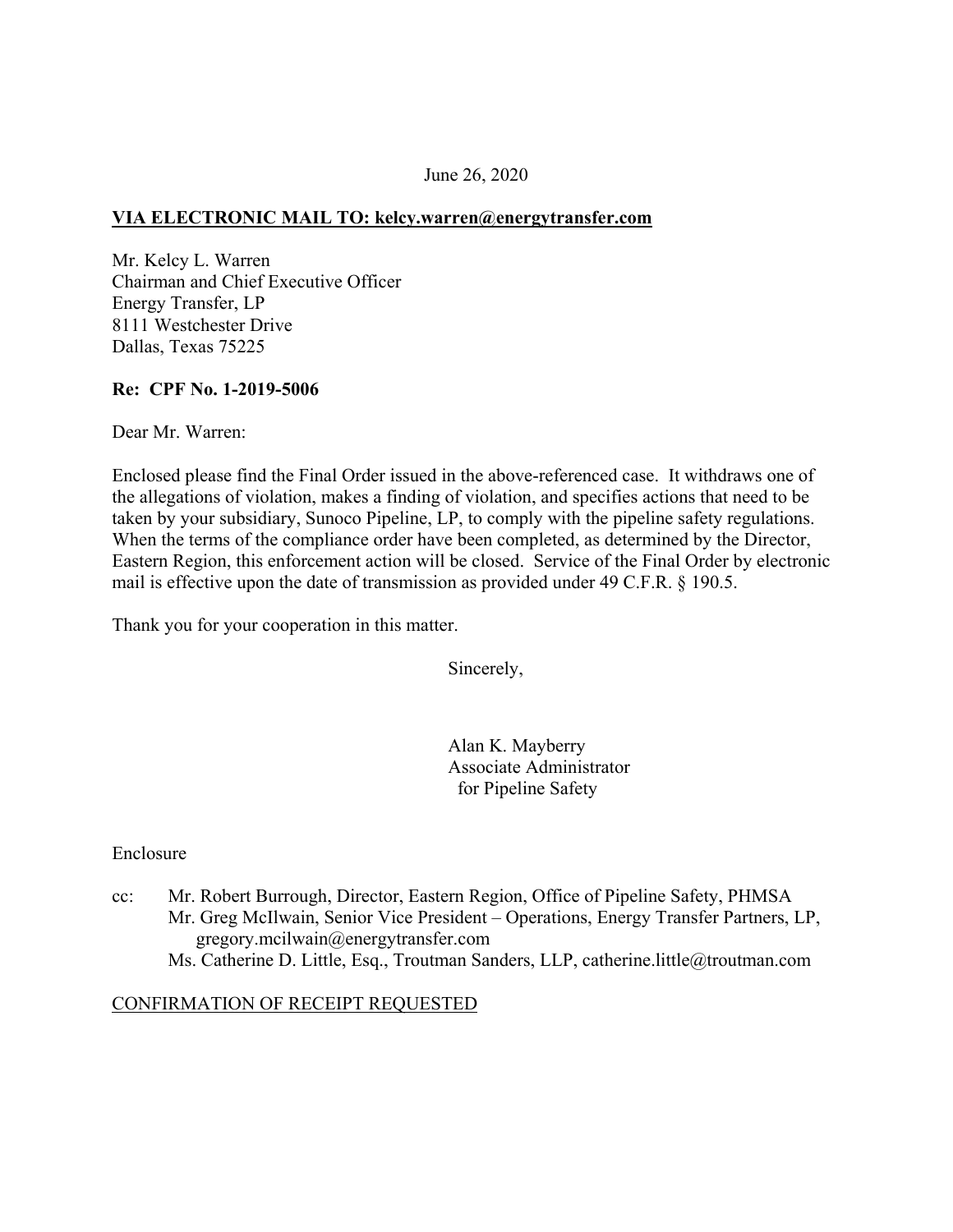# **U.S. DEPARTMENT OF TRANSPORTATION PIPELINE AND HAZARDOUS MATERIALS SAFETY ADMINISTRATION OFFICE OF PIPELINE SAFETY WASHINGTON, D.C. 20590**

**)** 

**)** 

**)** 

**)** 

**In the Matter of )** 

Sunoco Pipeline, LP, (2019-5006)  **a subsidiary of Energy Transfer, LP, )** 

**Respondent. )** 

1

## **FINAL ORDER**

On various dates from August through November, 2018, pursuant to 49 U.S.C. § 60117, a representative of the Pipeline and Hazardous Materials Safety Administration (PHMSA), Office of Pipeline Safety (OPS), conducted an on-site pipeline safety inspection of the facilities and records of Sunoco Pipeline, LP (Sunoco or Respondent) for the GRE Flow Reversal/Repurposing Project on the Mariner East 2 pipeline system located in Pennsylvania (the GRE Project). Sunoco Pipeline, LP operates approximately 5,851 miles of hazardous liquid pipelines and other assets in 11 states and is a subsidiary of Energy Transfer, LP.1

As a result of the inspection, the Director, Eastern Region, OPS (Director), issued to Respondent, by letter dated May 17, 2019, a Notice of Probable Violation and Proposed Compliance Order (Notice). In accordance with 49 C.F.R. § 190.207, the Notice proposed finding that Sunoco had committed two violations of 49 C.F.R. Part 195 and proposed ordering Respondent to take certain measures to correct the alleged violations.

Sunoco responded to the Notice by letter dated June 20, 2019 (Response). In its Response, Sunoco contested the allegations and requested a hearing. A hearing was subsequently held on November 7, 2019, in West Trenton, New Jersey before a PHMSA Presiding Official. At the hearing, Respondent was represented by counsel. Respondent provided additional written material prior to the hearing on October 28, 2019 (Pre-hearing submission), and following the hearing on December 28, 2019 (Post-hearing submission). The Director submitted a recommendation on January 21, 2020 (Recommendation).<sup>2</sup>

<sup>&</sup>lt;sup>1</sup> Pipeline Safety Violation Report (Violation Report), (May 21, 2019) (on file with PHMSA), at 1; Energy Transfer website, *available at* <https://www.energytransfer.com/ownership-structure>(last accessed June 16, 2020).

<sup>&</sup>lt;sup>2</sup> Respondent submitted a reply to the Director's recommendation on February 10, 2020, to which OPS submitted an objection on February 18, 2020. Because the record in this proceeding was closed by this time and no request to submit these items was made or granted, these submissions were disregarded.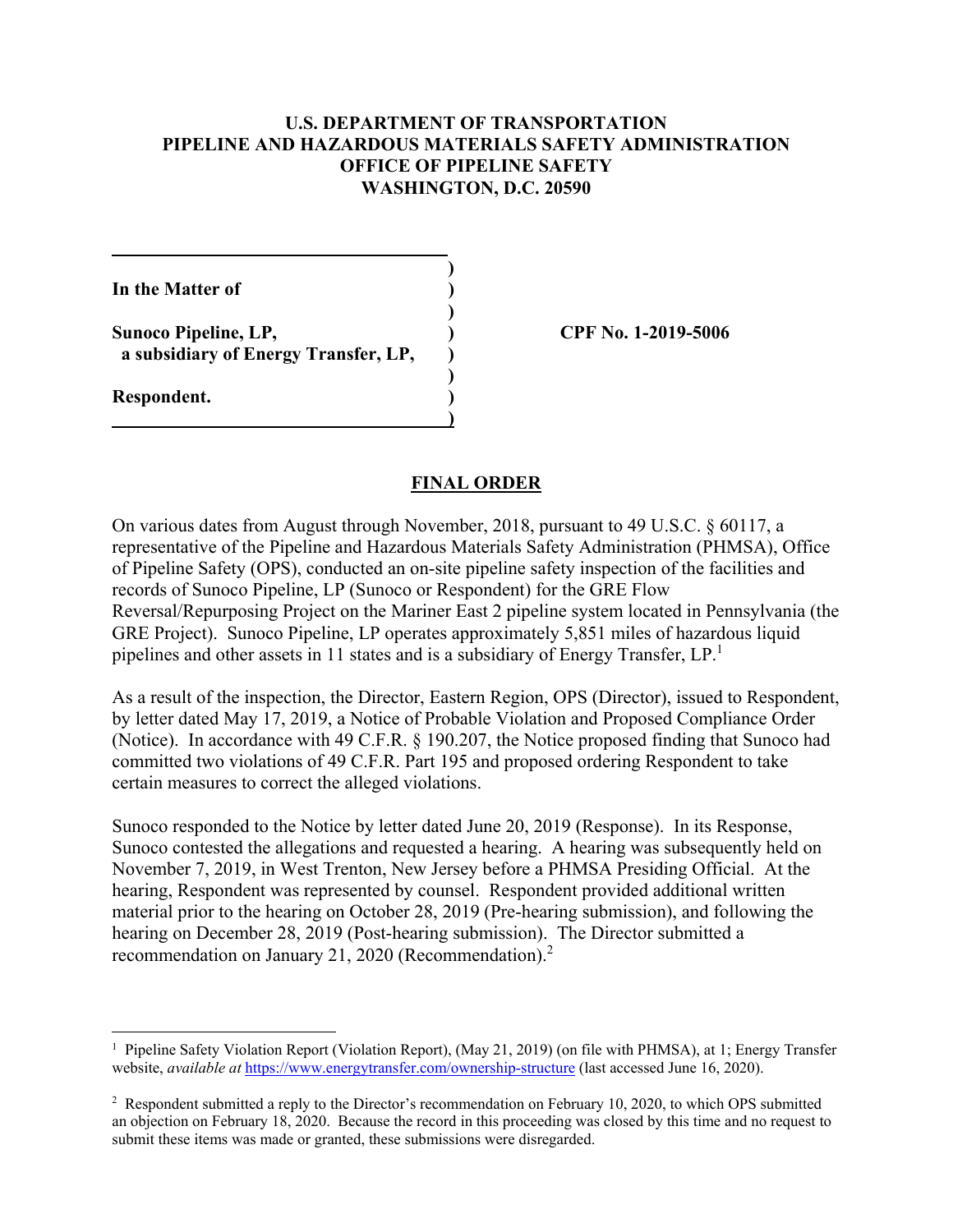# **FINDING OF VIOLATION**

The Notice alleged that Respondent violated 49 C.F.R. Part 195, as follows:

**Item 1:** The Notice alleged that Respondent violated 49 C.F.R. § 195.106(b), which states:

# **§ 195.106 Internal design pressure.**

(a) …

(b) The yield strength to be used in determining the internal design pressure under paragraph (a) of this section is the specified minimum yield strength. If the specified minimum yield strength is not known, the yield strength to be used in the design formula is one of the following:

(1)(i) The yield strength determined by performing all of the tensile tests of ANSI/API Spec 5L (incorporated by reference, see §195.3) on randomly selected specimens with the following number of tests:

| Pipe size                                                                                             | No. of tests                   |
|-------------------------------------------------------------------------------------------------------|--------------------------------|
| Less than $6\frac{5}{8}$ in (168 mm) nominal<br>outside diameter.                                     | One test for each 200 lengths. |
| $6\frac{5}{8}$ in through $12\frac{3}{4}$ in (168 mm)<br>through 324 mm) nominal outside<br>diameter. | One test for each 100 lengths. |
| Larger than $12\frac{3}{4}$ in (324 mm)<br>nominal outside diameter.                                  | One test for each 50 lengths.  |

The Notice alleged that Respondent violated 49 C.F.R. § 195.106(b) by failing to conduct sufficient random tensile tests to determine the internal design pressure of certain pipeline segments undergoing a change in maximum operating pressure (MOP) where the specified minimum yield strength (SMYS) was not known. Specifically, the Notice alleged that the SMYS was not known because the historical records Respondent used to establish that the 12 inch pipe was Grade B pipe having a SMYS of 35,000 should have been supplemented with additional historical records that validated these records.

In its Response and at the hearing, Sunoco strongly disagreed with OPS and stated that the allegation should be withdrawn. Respondent explained that the pipe grade and SMYS was known by Respondent from records it inherited from a predecessor company. These records included an August 1969 system map prepared by Atlantic Pipe Line Corporation; a December 1967 Atlantic Pipe Data Sheet; and a 1989 Line Testing Committee Report from Sun Pipe Line Company, a subsequent owner of the GRE Segment.<sup>3</sup> All of these records indicated that the GRE Segment is Grade B seamless pipe.

OPS maintained that the records provided by Respondent were insufficiently validated for the pipe grade and SMYS to be considered "known" by Respondent and pointed out that the original 1937 manufacturing records did not include mill test reports. In the Notice, OPS quoted

1

<sup>3</sup> Prehearing submission, Exhibits 6-8.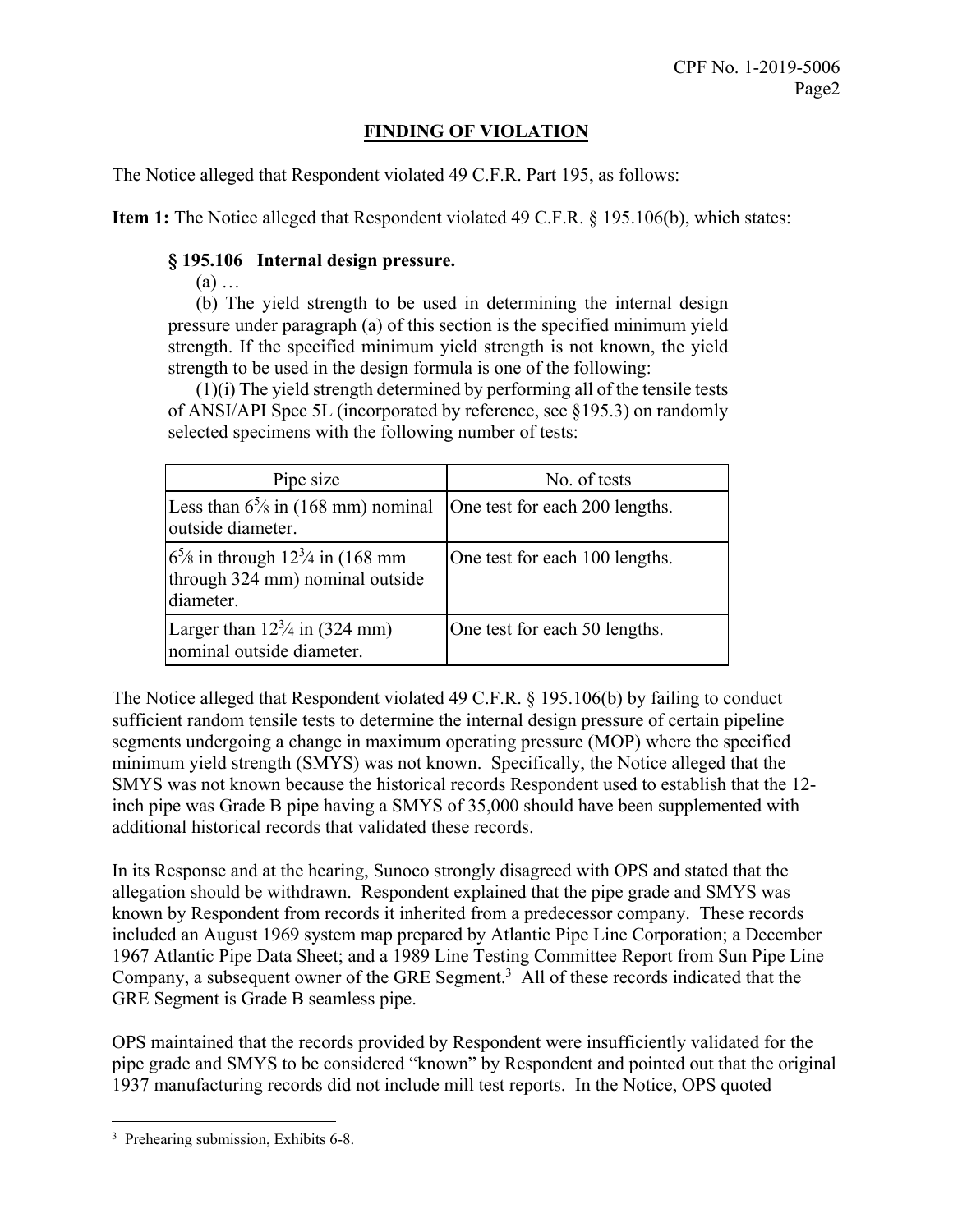extensively from two advisory bulletins published by OPS concerning verification of records.<sup>4</sup> Citing Advisory Bulletin ADB-2014-04, the Notice stated that operators should validate material and strength test records for all affected segments of pipe as reminded in Advisory Bulletin ADB-12-06 which stated, "If the operator is missing records, they should create and implement a plan to obtain material documentation. If mechanical and/or chemical properties (mill test reports) are missing, the plan should require destructive tests to confirm material properties of [the] pipeline. Certain high-risk pipelines merit a greater level of due diligence."<sup>5</sup>

hearing that the pipeline had been documented, maintained, and treated as Grade B pipe.<sup>8</sup> The issue to be determined in this case is whether the records produced by Respondent were sufficient to draw the conclusion that the pipe grade and SMYS were "known." As Sunoco noted, the term "known" is not defined in the Part 195 regulations. In interpreting undefined regulatory terms, we look to the common dictionary definition. Merriam-Webster's dictionary defines "known" to mean "generally recognized."6 Respondent produced an August 1969 system map prepared by Atlantic Pipe Line Corporation; a December 1967 Atlantic Pipe Data Sheet; and a 1989 Line Testing Committee Report from Sun Pipe Line Company, a subsequent owner of the GRE Segment.<sup>7</sup> All of these records indicated that the GRE Segment is Grade B seamless pipe. Sunoco provided copies of these records and OPS did not question their authenticity. In addition, Respondent's Senior Manager of Pipeline Integrity testified at the Respondent maintained that the grade and SMYS of the pipeline in question was actually "known" in the context of 49 C.F.R.  $\S$  195.106(b).<sup>9</sup>

Having considered these arguments, the preponderance of the evidence shows that Respondent had adequately documented that the segment of pipe in question was Grade B with a SMYS of 35,000 psi. The Region's justification for demanding that the operator perform additional, random tensile testing was neither necessary nor reasonable in light of the operator's production of adequate documentation demonstrating its knowledge and confidence about the internal design pressure specifications for the pipeline segments at issue in this case. Based upon the foregoing, I hereby order that Item 1 of the Notice be withdrawn.

**Item 2:** The Notice alleged that Respondent violated 49 C.F.R. § 195.440(c), which states:

### **§ 195.440 Public awareness.**

(a) …

(c) The operator must follow the general program recommendations,

<u>.</u>

<sup>&</sup>lt;sup>4</sup> Notice, at 3.

<sup>&</sup>lt;sup>5</sup> 77 FR 26822 (May 7, 2012). Advisory bulletins are a form of guidance and are not enforceable.

 <sup>6</sup>*See* <https://www.merriam>- [webster.com/dictionary/known](https://webster.com/dictionary/known).

<sup>7</sup> Prehearing submission, Exhibits 6-8.

<sup>8</sup> Hearing transcript, at 29.

 Grade B with specified 35,000 psi yield strength, and the MOP of the pipeline was never out of compliance with the <sup>9</sup> It is also notable that when tensile testing was voluntarily conducted on the 12-inch piping, the results for the actual yield strength ended up being consistent with Respondent's understanding from its records that the pipe was Part 195 regulations.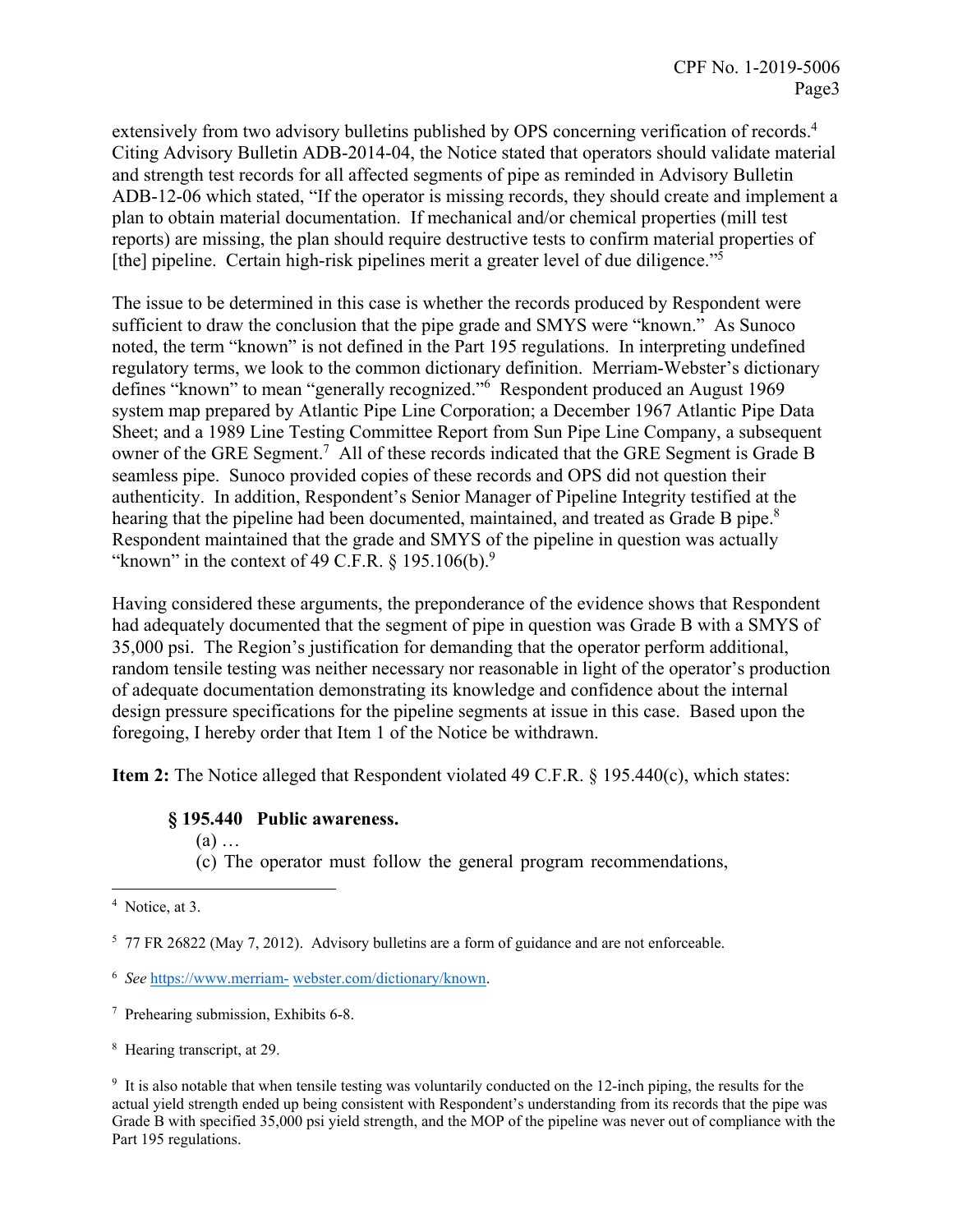including baseline and supplemental requirements of API RP 1162, unless the operator provides justification in its program or procedural manual as to why compliance with all or certain provisions of the recommended practice is not practicable and not necessary for safety.

The Notice alleged that Respondent violated 49 C.F.R. § 195.440(c) by failing to follow the public awareness program requirements of API RP  $1162$ <sup>10</sup> Specifically, the Notice alleged that Respondent failed to tailor its communications coverage area to fit its particular pipeline, location, and potential impact consequences.

Following the hearing, Sunoco stated that it was no longer contesting this allegation. Accordingly, after considering all of the evidence and the legal issues presented, I find that Respondent violated 49 C.F.R.  $\S$  195.440(c) by failing to follow the public awareness program requirements of API RP 1162.

This finding of violation will be considered a prior offense in any subsequent enforcement action taken against Respondent.

# **COMPLIANCE ORDER**

Notice for Item 1 are also withdrawn. The Notice proposed a compliance order with respect to Items 1 and 2 in the Notice for alleged violations of 49 C.F.R. §§ 195.106(b), and 195.440(c), respectively. Under 49 U.S.C. § 60118(a), each person who engages in the transportation of hazardous liquids or who owns or operates a pipeline facility is required to comply with the applicable safety standards established under chapter 601. With regard to the alleged violation of  $\S$  195.106(b) (Item 1), as discussed above, this allegation has been withdrawn. Therefore, the compliance terms proposed in the

As for the remaining compliance terms regarding the violation of  $\S$  195.440(c) (Item 2), pursuant to the authority of 49 U.S.C. § 60118(b) and 49 C.F.R. § 190.217, Respondent is ordered to take the following actions to ensure compliance with the pipeline safety regulations applicable to its operations:

> 1. With respect to the violation of § 195.440(c) (**Item 2**), within 60 days of receipt of this Final Order, Respondent must:

a. Modify its Public Awareness Plan (PAP) applicable to the new ME2 pipeline, including any temporary reversal and repurposed portions of the existing 12 inch PTBR to MNTL pipeline and any components of the new 16-inch ME2X pipeline which will be utilized to facilitate transportation of HVLs. Sunoco shall expand its communication coverage area for Stakeholder Audience Identification, as defined by API RP 1162, consistent with areas of potential impact for their pipeline facilities. Sunoco shall also update its PAP to reflect communication buffer area(s) and information on how buffer(s) were determined and/or rational for selection.

 $\overline{a}$ 

<sup>&</sup>lt;sup>10</sup> API RP 1162 is incorporated by reference in Part 195, see § 195.3.